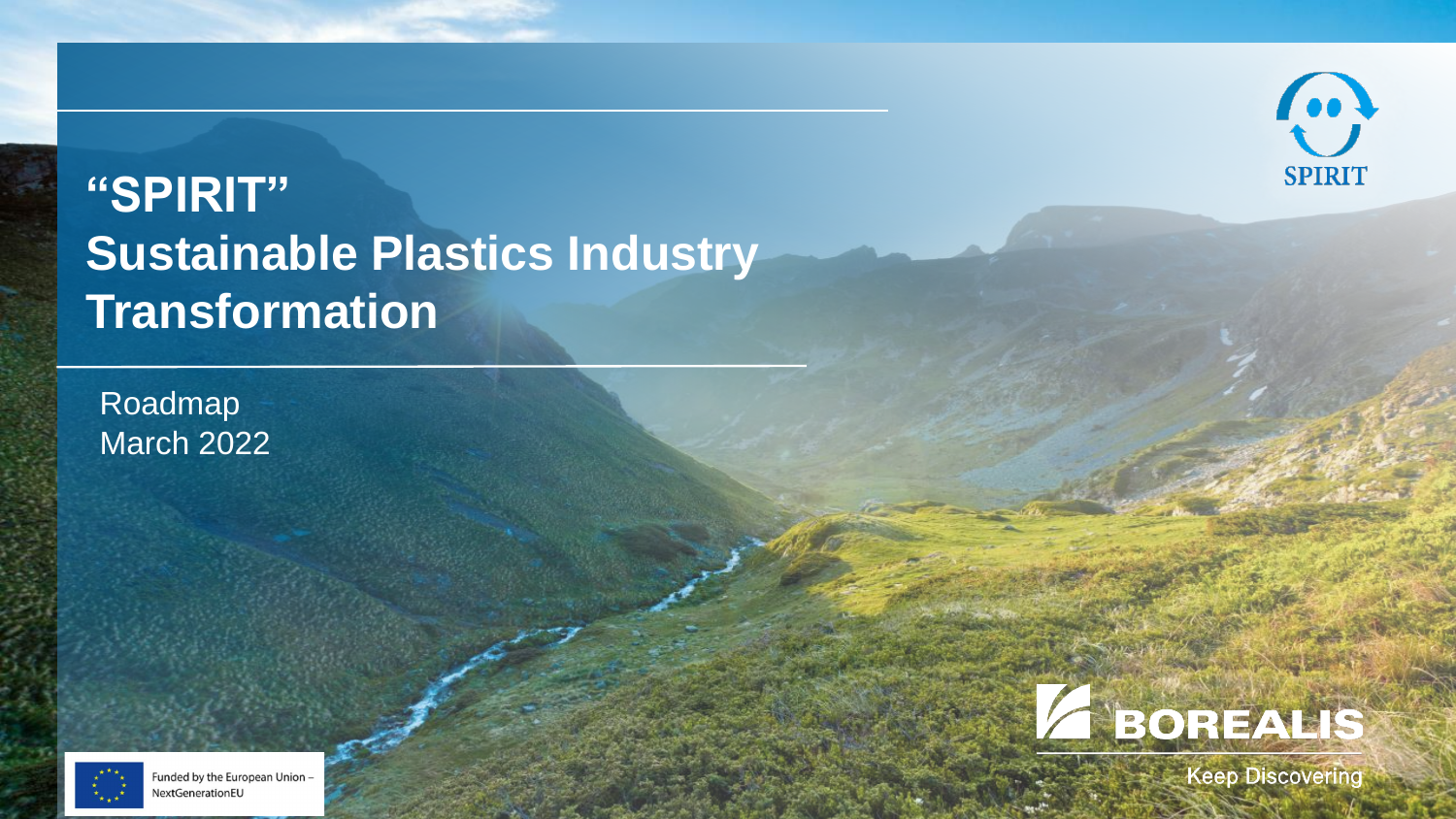## **Plastics are irreplaceable materials of modern society enabling growth, but their production and end-of-life is not sustainable today**

Plastics are versatile materials and have many superior properties like durability, formability and light-weight

For example, plastics secure clean water, healthcare, safe and effective food-chain, reduce food waste, and enable downgauging, clean energy and electrification

The objective is to transform the entire plastics value chain **sustainable**, addressing the three key industry challenges together with ecosystem partners:

- Transform the fossil feedstock into renewable and recycled feedstock
- 2. Establish efficient systems for the large-scale mechanical and chemical recycling
- 3. Carbon neutral production of plastics







**Healthcare**



**Consumer products**